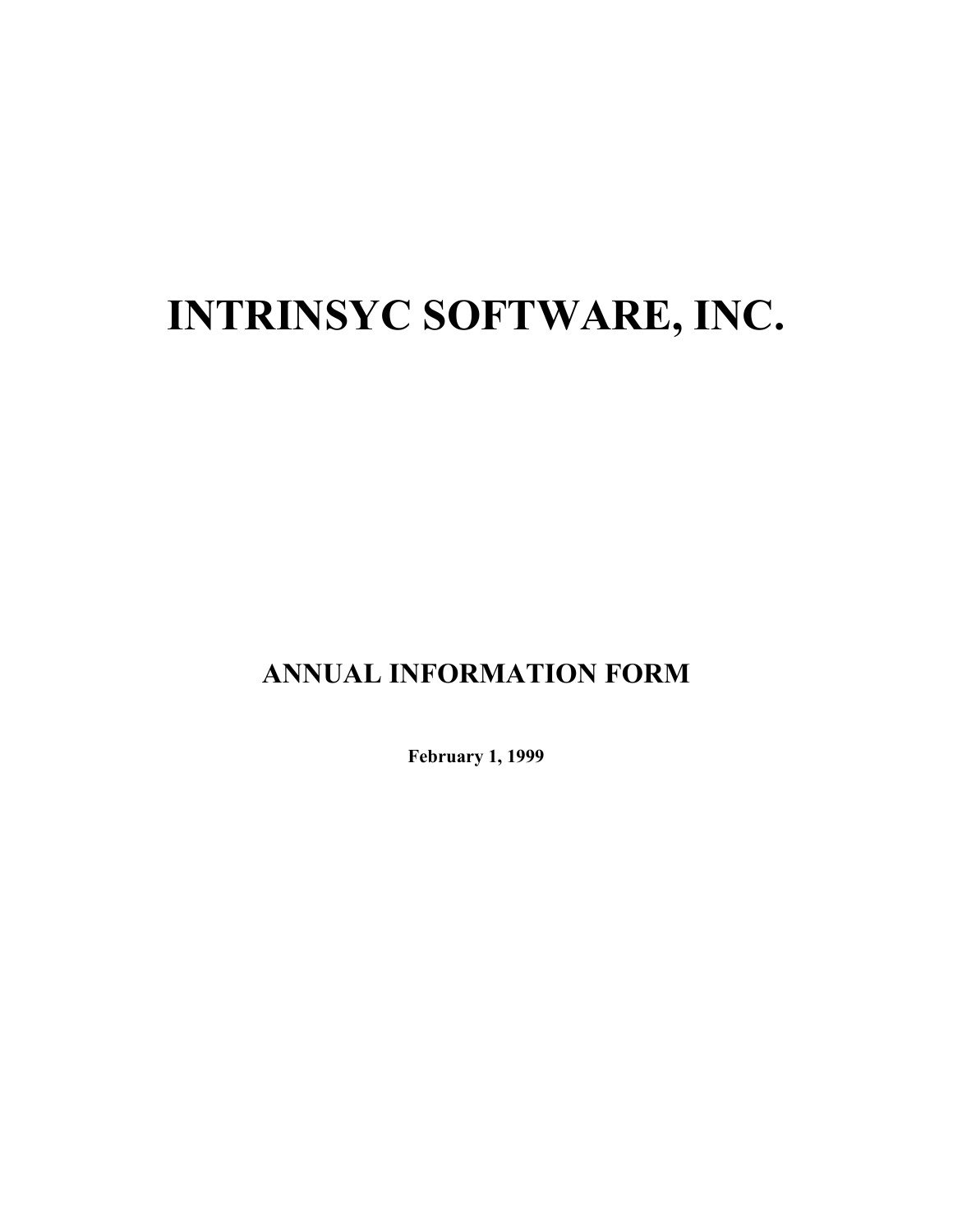### **TABLE OF CONTENTS**

| -15 |
|-----|
|     |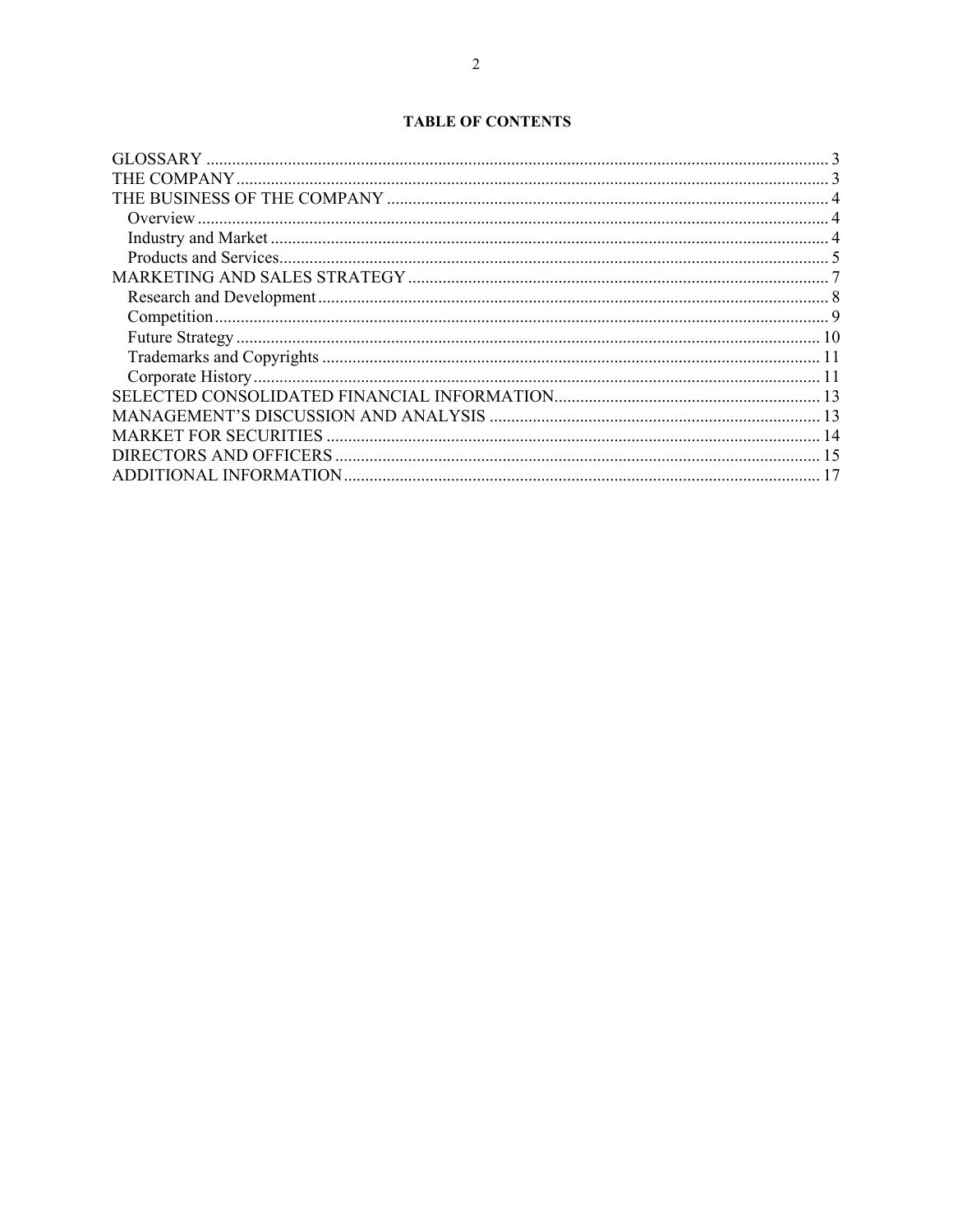#### **GLOSSARY**

| API                         | Application programming interface.                                                                                                                                                                                                                                         |
|-----------------------------|----------------------------------------------------------------------------------------------------------------------------------------------------------------------------------------------------------------------------------------------------------------------------|
| beta                        | A preproduction release of software for the purposes of allowing<br>customers to evaluate and provide feedback on the product's features,<br>performance and quality.                                                                                                      |
| component                   | A software object or a group of objects that form higher levels of<br>abstraction than standard software code.                                                                                                                                                             |
| <b>COM</b>                  | Component object model.                                                                                                                                                                                                                                                    |
| <b>DCOM</b>                 | Distributed component object model                                                                                                                                                                                                                                         |
| <b>DECF</b>                 | Distributed Embedded Computing Framework.                                                                                                                                                                                                                                  |
| embedded system             | A microprocessor-based system that is incorporated into a larger device<br>and is dedicated to responding to external events by performing specific<br>tasks. Examples of such devices include antilock brakes, video game<br>systems, fax machines and industrial robots. |
| IX                          | Integration Expert, one of the Company's products.                                                                                                                                                                                                                         |
| <b>HTTP</b>                 | Hypertext transfer protocol.                                                                                                                                                                                                                                               |
| <b>OEM</b>                  | Original equipment manufacturer, such as a consumer electronic<br>manufacturer.                                                                                                                                                                                            |
| <b>RTOS</b>                 | Real time operating systems.                                                                                                                                                                                                                                               |
| Windows NT                  | Windows NT®, a desktop and file server based operating system<br>developed by Microsoft that is used predominantly in complex, high<br>performance embedded systems.                                                                                                       |
| Windows CE                  | Windows CE®, an embedded operating system used in low cost<br>embedded systems that are less complex than Windows $NT^{\omega}$ embedded<br>systems.                                                                                                                       |
| Windows embedded<br>systems | Embedded systems that use Windows NT or Windows CE as the<br>operating system.                                                                                                                                                                                             |

#### **THE COMPANY**

Intrinsyc Software, Inc. (the "Company" or "Intrinsyc") was incorporated under the laws of Alberta on August 31, 1992 under the name I.T.C. Microcomponents Inc. and continued under the laws of British Columbia on July 19, 1995. The Company changed its name to Intrinsyc Software, Inc. on June 16, 1997. The Company has amended its Articles and Memorandum to cancel its previously authorized and unissed Class "A" Convertible Preferred shares and to reduce the number of authorized common shares from 99,000,000 to 93,330,000.

Unless otherwise indicated, all information herein is as at August 31, 1998.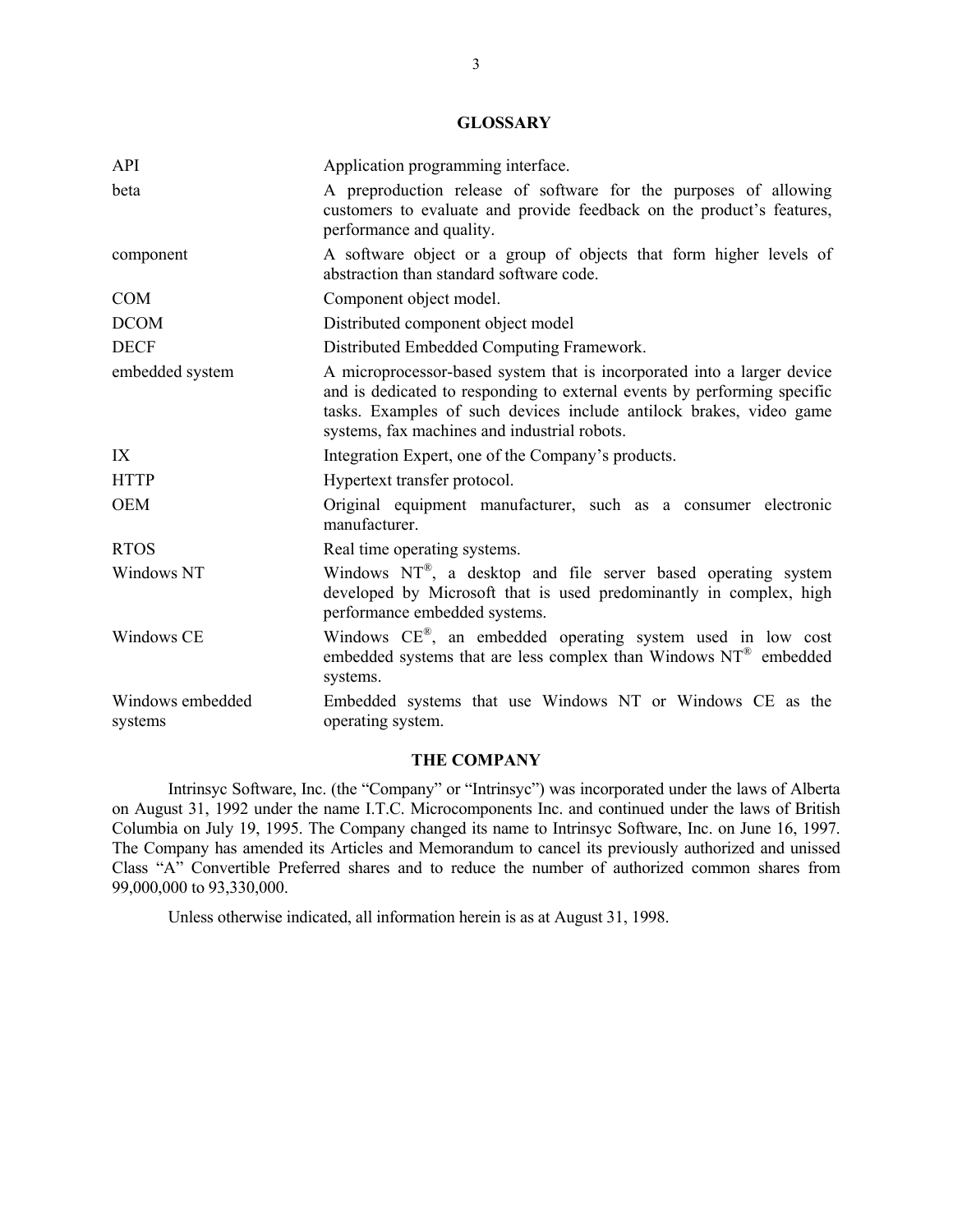#### **THE BUSINESS OF THE COMPANY**

#### **Overview**

Intrinsyc Software, Inc. ("Intrinsyc" or the "Company") develops software technologies for license to OEM's who are building the next generation of Internet-enabled consumer and commercial electronics products.

The Company's software technologies, collectively known as Distributed Embedded Computing Framework ("DECF") technologies, include application architectures, software components, platform development tools, and reference platforms. The application architectures provide a foundation for the development of component-based Internet-enabled embedded systems. The software components provide off-the-shelf solutions for complex problems associated with interoperability, data transfer, synchronization and data exchange, data storage, signal processing, and reliability. The platform development tools are used in conjunction with industry standard tools to develop custom platforms and to simplify the platform development process. The reference platforms provide demonstration systems that facilitate the sales of application architectures and underlying technologies. The Company's services, which are marketed in conjunction with the DECF technologies via a Partnership Program, provide OEMs and systems integrators with the technologies, tools and technical assistance they require to successfully and quickly deploy their next generation embedded systems.

#### **Industry and Market**

Most electronic products contain embedded systems, ranging from simple to complex. Embedded systems are in the climate control systems, antilock brake systems and electronics of cars, cameras (where they provide autofocus and autoflash features), fax machines (where they provide autodial features) and in industrial robots. The vast majority of the microprocessors produced each year are used in embedded systems. In 1996, only two percent of the approximately 3.7 billion microprocessors shipped were used in personal computers. The remaining ninety-eight percent went into embedded systems. (Source: Hambrecht and Quist Incorporated, Industry report, July 1997).

All embedded systems contain a microprocessor. The most commonly used microprocessors are 4 and 8 bit processors, which are less expensive and capable of less complex functionality than the newer, more expensive 16 and 32 bit microprocessors. Most embedded systems perform relatively simple tasks, as the market for embedded systems has been unwilling to pay the higher costs of more complex embedded systems containing 32 bit microprocessors. Over the past few years the price of 32 bit microprocessors has declined dramatically, from approximately \$100 to the \$10 to \$20 range. The price reduction has spurred growth in the complex processor industry (primarily 32 bit microprocessors), which grew approximately 35% in 1996, approximately twice the rate of growth of the overall industry. (Source: Hambrecht and Quist Incorporated, Industry report, July 1997).

The following trends are expected to stimulate rapid growth in the embedded systems software market:

- Low Cost High-Performance Hardware the continuing trend to progressively lower cost and higher performance has already impaired the profitability and growth prospects of the desktop PC market, while it has opened up new opportunities in the embedded systems market;
- Internet Connectivity the same interconnectivity bug that swept through the desktop and enterprise markets over the past decade will spread as OEMs seek to connect embedded systems to the Internet; and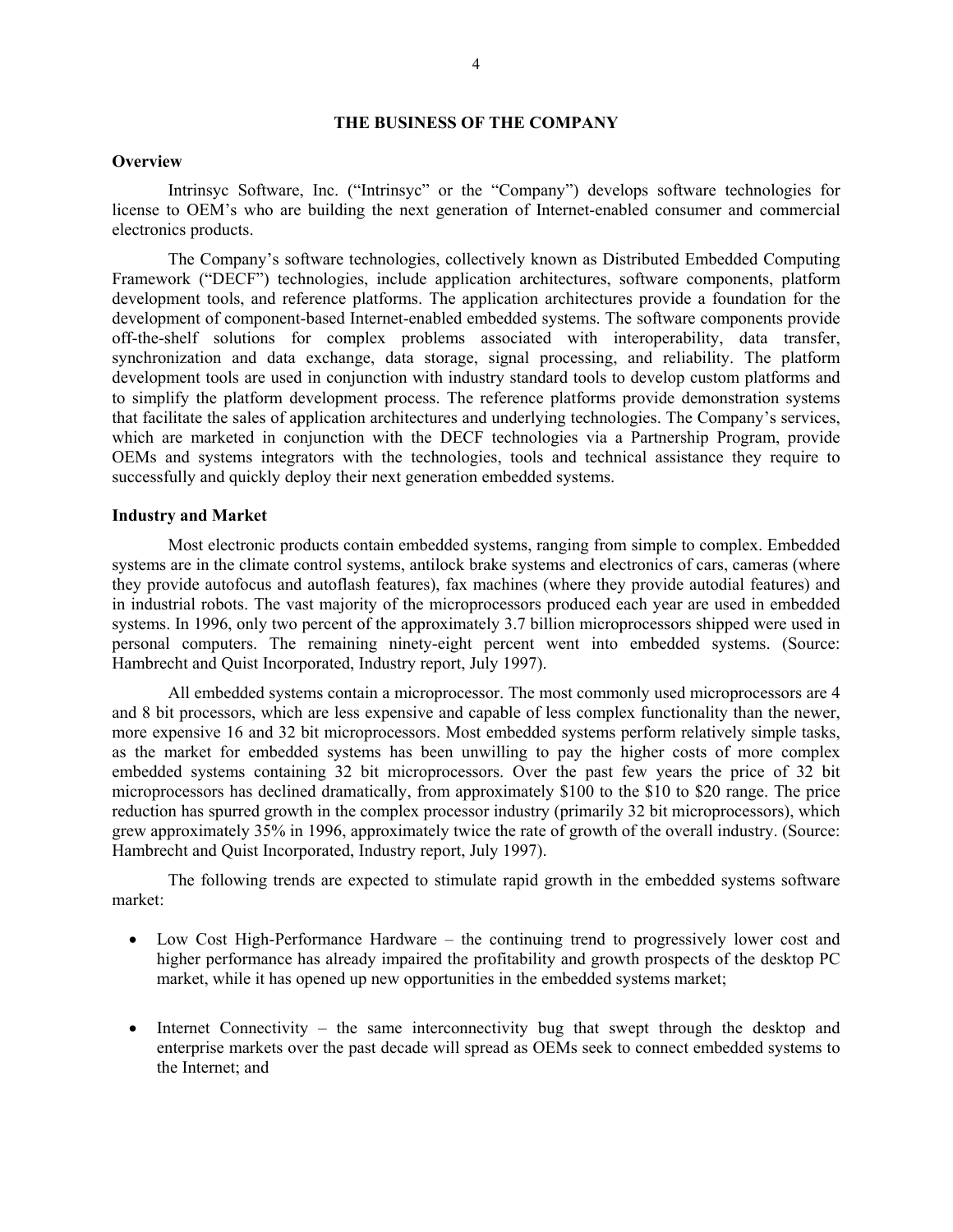• Distributed Component Frameworks – reusable, interoperable, distributed software components that are the cornerstone of the desktop PC "open standards" software revolution.

The Company's products and services are intended to exploit these key trends. Hence, the market for the Company's products will develop only to the extent that a market develops for embedded systems built using general-purpose RTOS, and distributed component-based software, running on 32-bit microprocessors.

#### **Products and Services**

The Company's software technologies include application architectures, software components, platform development tools, and reference platforms.

#### **Application Architectures**

The Company's application architectures provide a foundation for the development of component-based Internet-enabled embedded systems. Current architecture types supported include generalized event driven systems and data flow systems, which can be easily adapted to suit a wide variety of market or customer-specific applications. These architectures are implemented using industry standard technologies based on either COM/DCOM or HTTP. Additional architecture types and technologies are anticipated in future offerings.

#### **Software Components**

The Company's software components provide off-the-shelf solutions for complex problems associated with interoperability, data transfer, synchronization and data exchange, data storage, signal processing, and reliability. Current software components include:

- **deviceCOM**: a technology that enables software components on embedded systems to communicate directly across networks with components on desktop or enterprise systems. Unlike DCOM, which was designed for use in distributed applications that run on desktop and enterprise systems, deviceCOM is designed for use on embedded devices. In addition, deviceCOM provides an optimized underlying mechanism that addresses known problems with DCOM, while also remaining completely transparent to COM clients and servers and compatible at the API level with DCOM. The Company currently supports deviceCOM on Windows CE and Windows NT platforms, and plans to extend similar interoperability support to other proprietary real-time operating systems (e.g. VxWorks, pSOS, QNX, etc.), building a common integrated technology that is designed to unify the embedded community. Real-time support and additional embedded interoperability features are planned for future releases of deviceCOM. The deviceCOM product line was released in beta for Windows CE and Windows NT in the third quarter of 1998 and shipped as a commercial release in December 1998.
- **deviceCOM OPC Kit**: an interface application kit that enables the deployment of standard OPC (OLE for Process Control) industrial automation application software on Windows CE, Windows NT, and other deviceCOM capable real-time operating systems. This technology has proven to be highly attractive to the industrial automation marketplace, and will likely form the basis for similar interface application kits needed to address other vertical markets such as retail point of sale. Commercial release of the deviceCOM OPC Kit occurred in the third quarter of 1998.
- **Rainbow HTTP Server**: an embedded web server for Windows CE that provides a flexible extension mechanism for easy web-enabled application development. With web-enabled devices,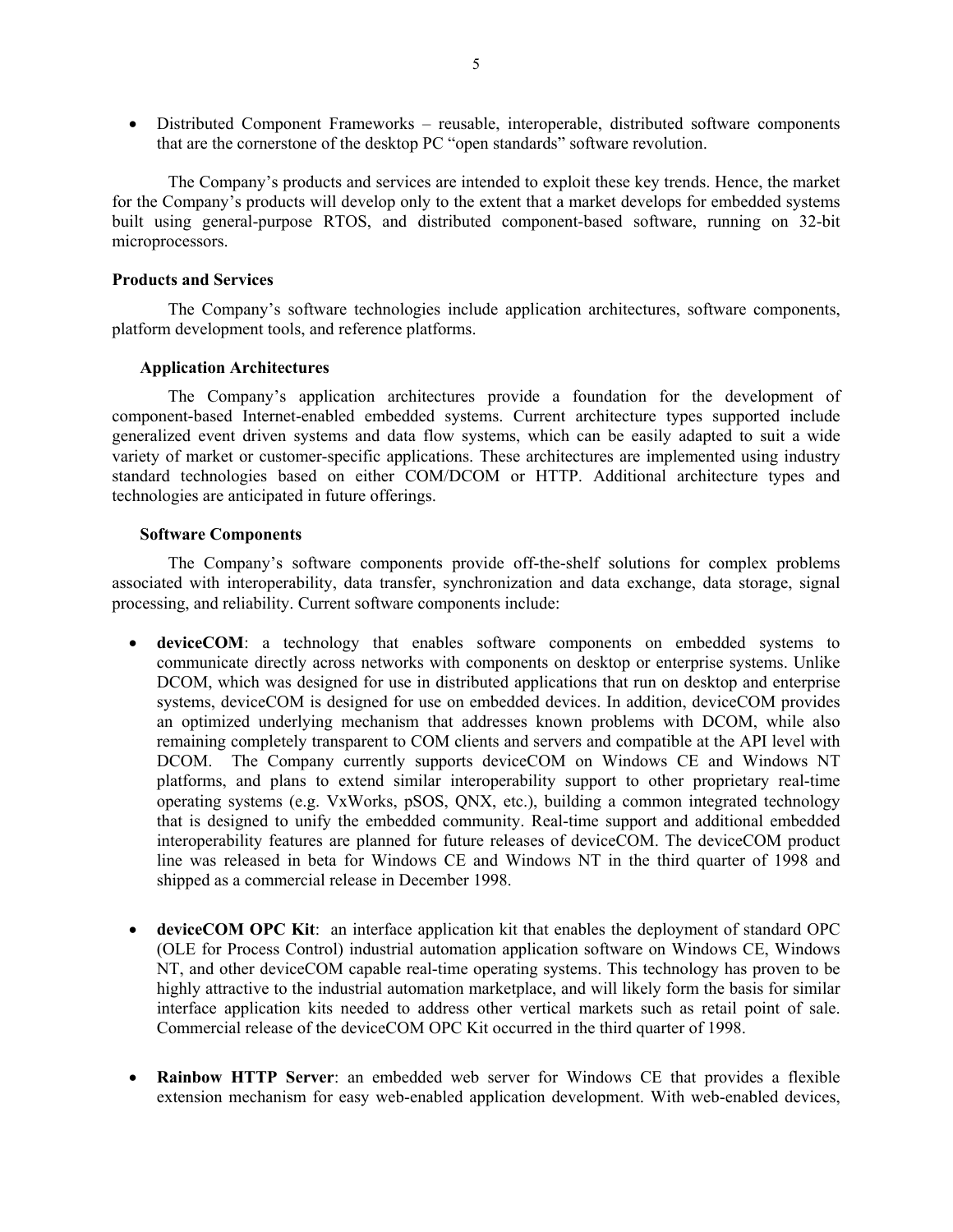end-users may use desktop PCs equipped with standard web browsers to connect to these remotely located, embedded products for the purpose of controlling, monitoring, or upgrading the embedded software applications. The web server comes with a library of customized extensions that allow customers to extend a web server's basic functionality to suit their specific hardware and software requirements. The Rainbow product line was released in beta for Windows CE and Windows NT in December 1997 and shipped as a commercial release in February 1998.

#### **Platform Development Tools**

The Company's platform development tools are used in conjunction with industry standard tools to develop custom platforms and to simplify the platform development process. Current development tools include:

- **IX for Windows CE**: IX for Windows CE is a new embedded software development tool that extends the Microsoft Windows CE Platform Builder (formerly known as the Windows CE Embedded Toolkit for Visual C++). IX for CE provides visual editing of ETK projects and platforms, powerful analysis tools and an infrastructure to create reusable, distributable components. IX for CE reduces the time and cost to develop and deploy, fully optimized, embedded Windows CE systems. Development on IX for Windows CE was completed in December 1998, and is now available for sale to the embedded Windows CE development community.
- **IX for Windows NT**: IX for Windows NT provides an infrastructure to define, analyze, integrate, and deploy Windows NT based embedded systems. Unlike the tools developed by VenturCom and now licensed exclusively to Microsoft as part of the future Impala (Embedded NT) toolkit, IX for Windows NT is not database driven – rather, IX has fully automated analysis capabilities, making it particularly attractive to developers who do not understand the intricacies of the Windows NT. Development on IX for Windows NT was completed in the second quarter of 1998, and the product is now available for sale to the embedded Windows NT development community.

#### **Reference Platforms**

The Company's reference platforms provide demonstration systems that facilitate the sales of application architectures and underlying technologies. Current platforms include:

- **CErfBoard SuperRISC-H Reference Platform**: a low-cost design comprised of simple hardware without built-in display, keyboard or pointer support. It includes basic serial and digital I/O, minimum memory, and a high-performance Hitachi SH3 processor. CErfBoard has a small Windows CE image (300K to 1MB), and built-in HTTP and remote management support. CErfBoard optionally includes the deviceCOM, IX and WinFT developer kits. The CErfBoard family of Windows CE based embedded Web reference platforms is the result of collaboration between Hitachi Semiconductor (America) Inc. and the Company. This platform was released commercially in the fourth quarter of 1998.
- **Micro CErfBoard SuperRISC-H Reference Platform**: the smallest member of the CErfBoard reference platform family and currently the world's smallest Windows CE based embedded device. Micro CErfBoard is an example of what OEMs can accomplish with the CErfBoard reference design in terms of size and cost optimization. Micro CErfBoard shares the same functional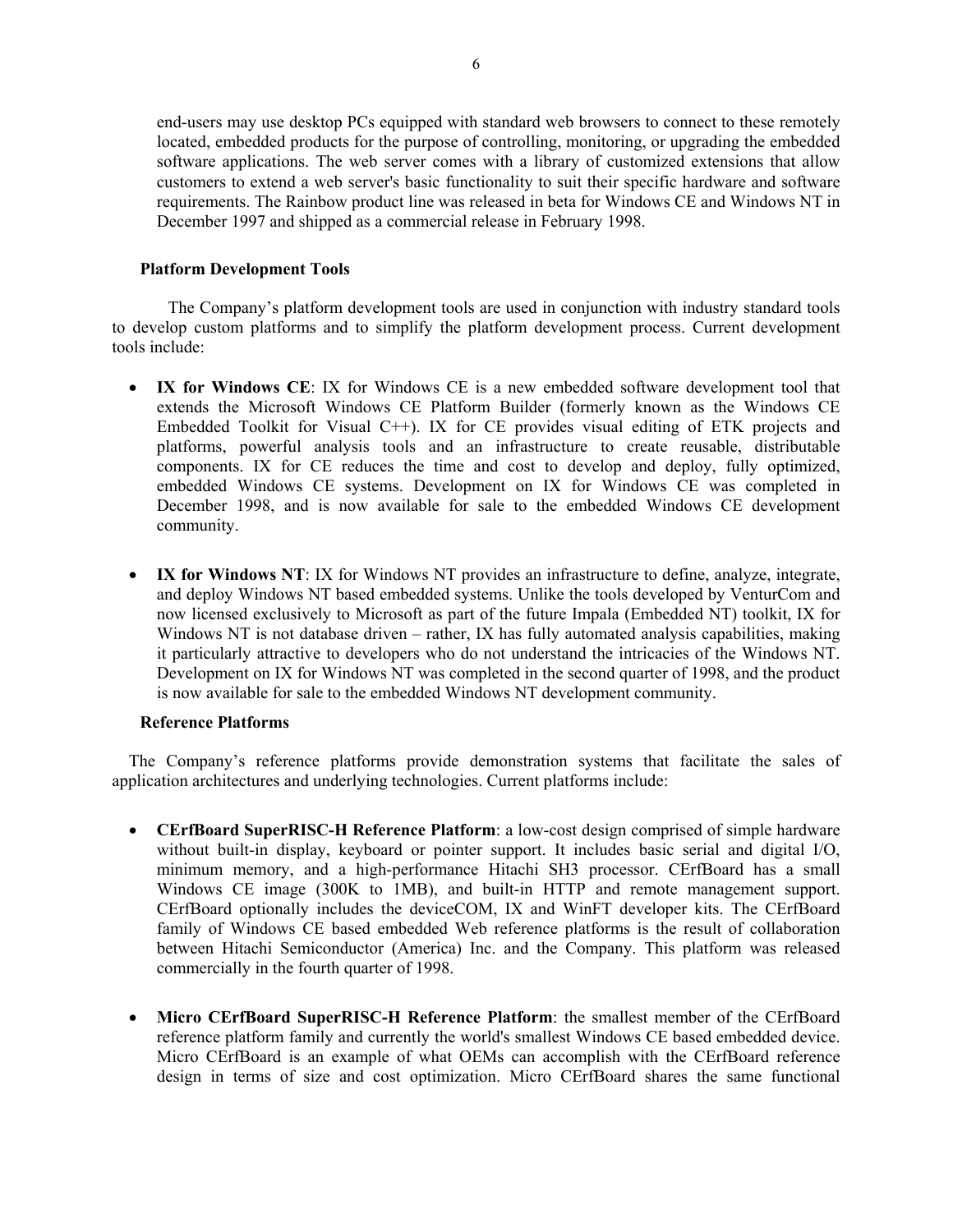characteristics of the main CErfBoard, but without the hardware expansion capability. This platform was released commercially in the fourth quarter of 1998.

#### **Services**

The Company's services, which are marketed in conjunction with the DECF technologies via a Partnership Program, provide OEMs and Systems Integrators with the technologies, tools and technical assistance they require to successfully and quickly deploy their next generation embedded systems. The principal development services provided by the Company are as follows:

- Conducting feasibility studies to demonstrate the use of DECF technologies in a particular embedded product line;
- Developing detailed product specifications in conjunction with an OEM's product development team;
- Developing customized software to integrate the Company's products within the overall software associated with an OEM's embedded system; and
- Customizing the Company's products for in-house use by OEMs.

These services are sold on a time and materials basis. Such services are designed to facilitate sales of the Company's software tools and components by educating prospective customers on the merits of using Windows CE and Windows NT and building credibility for the Company and its products.

Over the past two years, the Company has performed a wide variety of feasibility studies and custom software development projects for OEMs who are investigating or initiating preliminary development of embedded Windows CE systems. Some of these companies are now moving towards the product development phase with the assistance of the Company.

#### **Marketing and Sales Strategy**

The Company's marketing and sales strategy faces two principal challenges. The first is that Windows CE is new and the market must be persuaded of the benefits of adopting Windows CE and distributed component based computing. If Microsoft is not persuasive, there will be no meaningful market for the Company's Windows CE based products. The other challenge is that the sales cycle is complex and lengthy, primarily for two reasons. The first is that the adoption of Windows CE will be expensive for most OEM's, as it involves a shift in the development and deployment of embedded systems away from old but familiar operating systems. Accordingly, any decision to proceed with Windows CE will likely follow thorough and lengthy research by prospective customers. The other reason is that because the adoption of Windows CE involves such a shift, it affects many parts of an OEM's organization, and therefore requires the assent of multiple decision-makers.

To address these challenges the Company is marketing its offerings via a Partnership Program that combines services, technologies, and tools for a set fee. A member of the Partnership Program is entitled to the following:

• **Priority Access to Intrinsyc DECF Technologies** – time to market pressures require that important new technologies be designed into product lines ahead of the competition. DECF program partners gain important early access to Intrinsyc's upcoming DECF technologies and are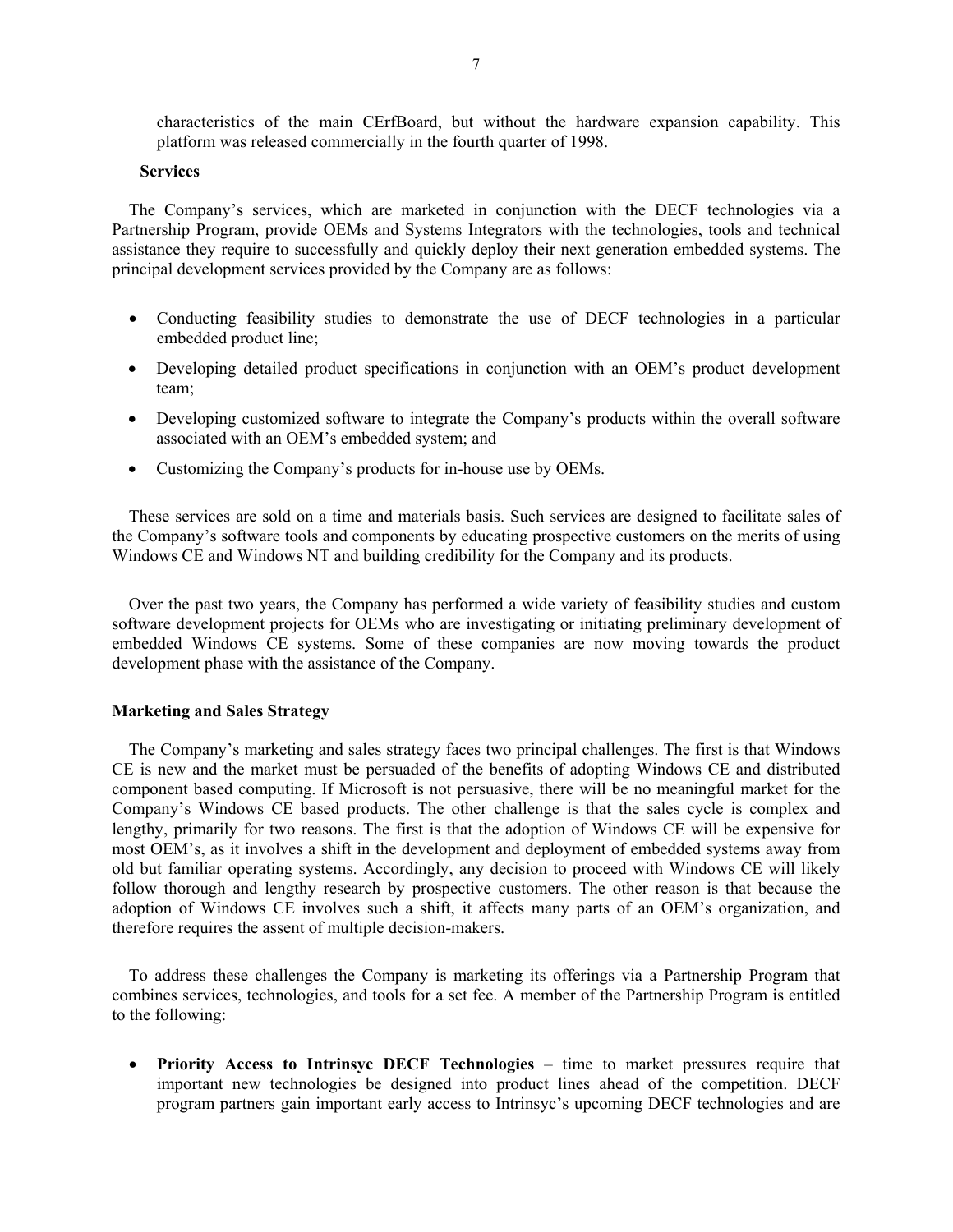invited to participate in DECF planning sessions to provide input into Intrinsyc's technology roadmap;

- **Priority Technical Assistance** DECF program partners are entitled to priority technical assistance. This will enable partners to quickly become productive and knowledgeable in evaluating and demonstrating effective implementations of DECF technologies in their development programs as well as in released product lines;
- **Access to Intrinsyc DECF Development Tools** DECF program partners get tools to simplify and accelerate the design-in of Intrinsyc and other 3rd party licensable DECF technologies while reducing the end-product's overall development and production costs;
- **Discounted Paid-Up Royalties on Intrinsyc DECF Technologies**; DECF program partners are entitled to pay license fees up-front and by so doing get a discount against the fees that would otherwise be payable; and
- **Priority Access to Intrinsyc Consulting Services** DECF program partners can augment their internal design resources with world-class Intrinsyc consultants to further accelerate the design-in of Intrinsyc's licensable DECF technologies.

Although the Partnership Program forms the basis of the Company's principal marketing strategy, the Company has also established non-exclusive distribution channels for the Company's products through Annabooks Software LLC for North America, Wizard Information Systems for Europe and the Middle East, Allan Crawford Associates for Canada, and Kanematsu for Japan.

#### **Research and Development**

Current product development activities include enhancement, extension, and porting of existing technologies. Enhancements include the addition of new features such as security, real-time support, and automation interfaces to the deviceCOM product line. Extensions include the addition of new products such as event servers, database servers, OPC servers, and DNA demonstrations for the deviceCOM product line. Porting activity includes the migration of the deviceCOM core technology and add-on components to other commercial real-time operating systems such as VxWorks, pSOS, NT-RTX, etc.

The Company is also developing the following products:

- **deviceCOM Event Server**: a technology that provides a powerful yet simple framework for synchronizing activities and sharing data between software components. With this framework, embedded systems developers can simplify application development, reduce application/service dependencies, and conserve system resources. This technology is currently under development, but has already proved useful in one of the Company's major integration contracts. It is scheduled for release in the third quarter of 1999.
- **deviceCOM Data Access & Data Storage Servers**: a technology that provides unified access and persistence for data collected, processed, and used by embedded systems. This technology is also currently under development, and targeted for use in one of the Company's major integration contracts. It is scheduled for release in the third quarter of 1999.
- **deviceCOM Reliability Server**: a technology that provides software watchdog, data logging, and persistence service for high reliability and unattended embedded system applications. This technology was originally implemented as a stand-alone product called WinFT, and is now being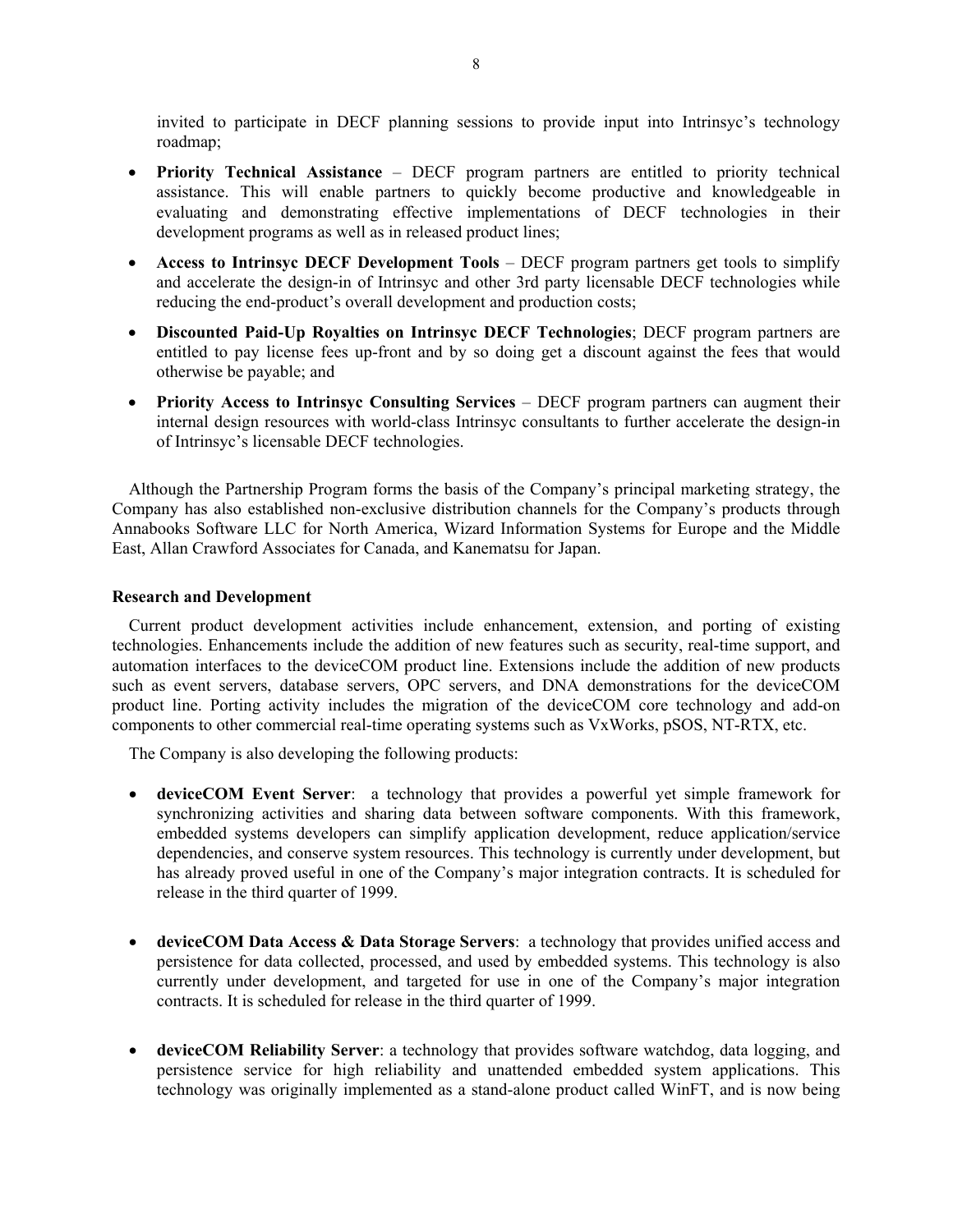incorporated into the deviceCOM framework for use in one of the Company's major integration contracts. It is scheduled for release in the third quarter of 1999.

• **Rainbow RMS**: a ready-made Remote Management System (RMS) web-based application and a powerful OEM Development Kit to support custom system development. No release date has been scheduled.

In addition to product development activities, the Company is engaged in custom software development projects for selected OEMs. The most significant development activities include the development of a TruckPC demonstration and infrastructure system for Eaton Corporation.

#### **Competition**

There are currently two principal competitive threats to the Company: (1) alternative standards and technologies and (2) direct competition to the Company's technologies, tools, and services.

#### *Alternative Standards and Technologies*

The Company has positioned itself as a supplier of distributed component software technologies for the embedded systems market. Competition could potentially come from historical non-distributed noncomponent-based software technologies. Alternatively, competition could come from distributed component software technologies based on standards other than those chosen by the Company.

The historical embedded systems market employs a wide variety of software technologies running on literally hundreds of industry and application-specific operating systems. While component software technologies are widely supported for the desktop and enterprise markets, until recently there was little or no use of similar technology in the embedded market. The highly publicized trend towards Internet connectivity, general-purpose operating systems, and component based computing indicates that the Company will have limited competition from historical embedded computing standards and technologies in the development of new Internet-enabled embedded devices.

Component-based computing standards include language-independent standards such as Microsoft's COM and the Object Management Group's Common Object Request Broker Architecture ("CORBA"), as well as language-dependent standards such as Java Beans which defines a set of standard component software APIs for the Java platform. Of these standards, COM is the most widely used component software model in the world. It provides the richest set of integrated services, the widest choice of easyto-use tools, and the largest set of available applications. In addition, it provides the only viable market for reusable, off-the-shelf, client and server components. CORBA has been adopted by selected vertical markets, but remains a niche technology due to complexity and lack of a large development community. Support for Java Beans is growing, but is still very weak at this time. Additional important languagespecific technologies coming from Sun and others include Personal Java, Real-time-Java, and various flavors of embedded Java.

Distributed computing standards include language-independent standards such as CORBA and DCOM, as well as language-dependent standards such as Java Remote Method Invocation which supports distributed Java-to-Java applications.

The Company's current technology base is heavily oriented towards COM/DCOM based solutions. In the future the Company plans to include additional offerings that cater to Java/CORBA based solutions to support the emergence of technologies from future competitors.

*Direct Competition to the Company's Technologies, Tools, and Services* 

• **deviceCOM** – The Company is not aware of any product offerings that provide a DCOMcompatible framework for embedded systems. Microsoft plans to introduce a DCOM solution for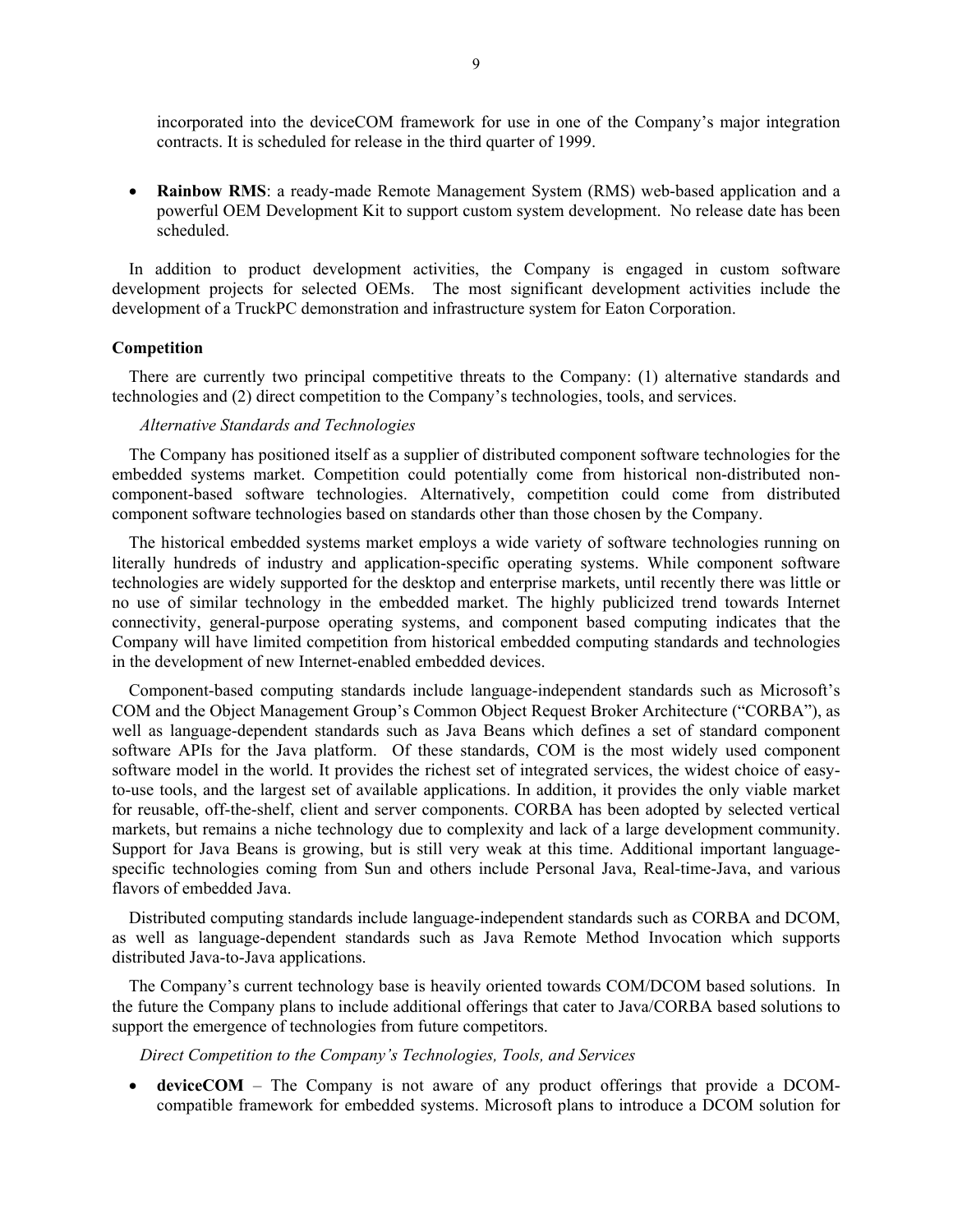Windows CE in the version 3.0 release of their operating system in the fourth calendar quarter of 1999. The Company differentiates deviceCOM from DCOM by overcoming limitations of the DCOM standard that makes it unsuitable for many embedded applications. The Company is also porting the deviceCOM technology to various RTOS platforms to reduce the risk associated with Microsoft providing a competing technology at some time in the future.

- **IX** The Company is not aware of any product offerings that compete with IX except for Component Integrator which is offered by VenturCom, Inc., a private U.S. company. Recently VenturCom licensed Component Integrator to Microsoft. Microsoft has committed to incorporating Component Integrator into the next major release of its Windows CE embedded toolkit which is expected in the third calendar quarter of 1999. The Company believes that IX compares favourably to Component Integrator by virtue of having greater functionality and greater support for third party components. The lack of other competition is due to the fact that the market is in the early stages of development. Competition is expected to intensify as the market matures. The Company believes that being early to market will represent a competitive advantage to the Company.
- **Rainbow** The Company's principal competition comes from GoAhead, Spyglass Inc. (Microserver), emWare Inc. (emGateway) and Dundas Software Ltd. (Ultimate TCP/IP), all of which are more established, benefit from greater market recognition and have substantially greater technical, financial, and marketing resources. Rainbow differentiates itself from these competitive offerings by providing compatibility with Windows NT web server extensions, as well as providing a much smaller product that is tailored for embedded applications. Rainbow enables customers to reduce development and integration costs for their embedded Windows applications by allowing for the use of the well known and supported Microsoft Windows NT web server extension specifications.

#### **Future Strategy**

The Company's objective is to establish itself as the leading supplier of distributed component software technologies for the embedded systems market. The Company intends to do this by supplying application architectures, software components, platform development tools, and reference platforms that meet the needs of OEMs who are building the next generation of Internet-enabled consumer and commercial electronics products. Implementation of this strategy began in late 1997 with the Company's transition from a pure product development organization into more broadly based marketing, sales and service organization.

The Company's strategy incorporates the following elements:

- **Expansion of the Sales and Marketing Team**: The Company must build a strong sales and marketing team. In January 1999, the Company hired Donald J. Sutcliffe as Executive Vice President of Sales and Marketing. As a seasoned Silicon Valley executive Mr. Sutcliffe brings over 20 years of sales and marketing experience to the Company and is charged with strengthening the company's position as a leader in the embedded systems market. See "Directors and Officers".
- **Expansion of Corporate Communications Program**: The Company must create a strong industry presence for itself with a view to differentiating itself from competitors. To this end, the Company plans to establish a US office in San Francisco, attend more trade shows and embedded systems promotional events, increase its advertising in trade publications, conduct more educational seminars and continue to develop and refine its web site.
- **Completion of Key Development Initiatives**: The Company must enhance, extend, and port the deviceCOM technologies to provide a comprehensive portfolio of distributed software component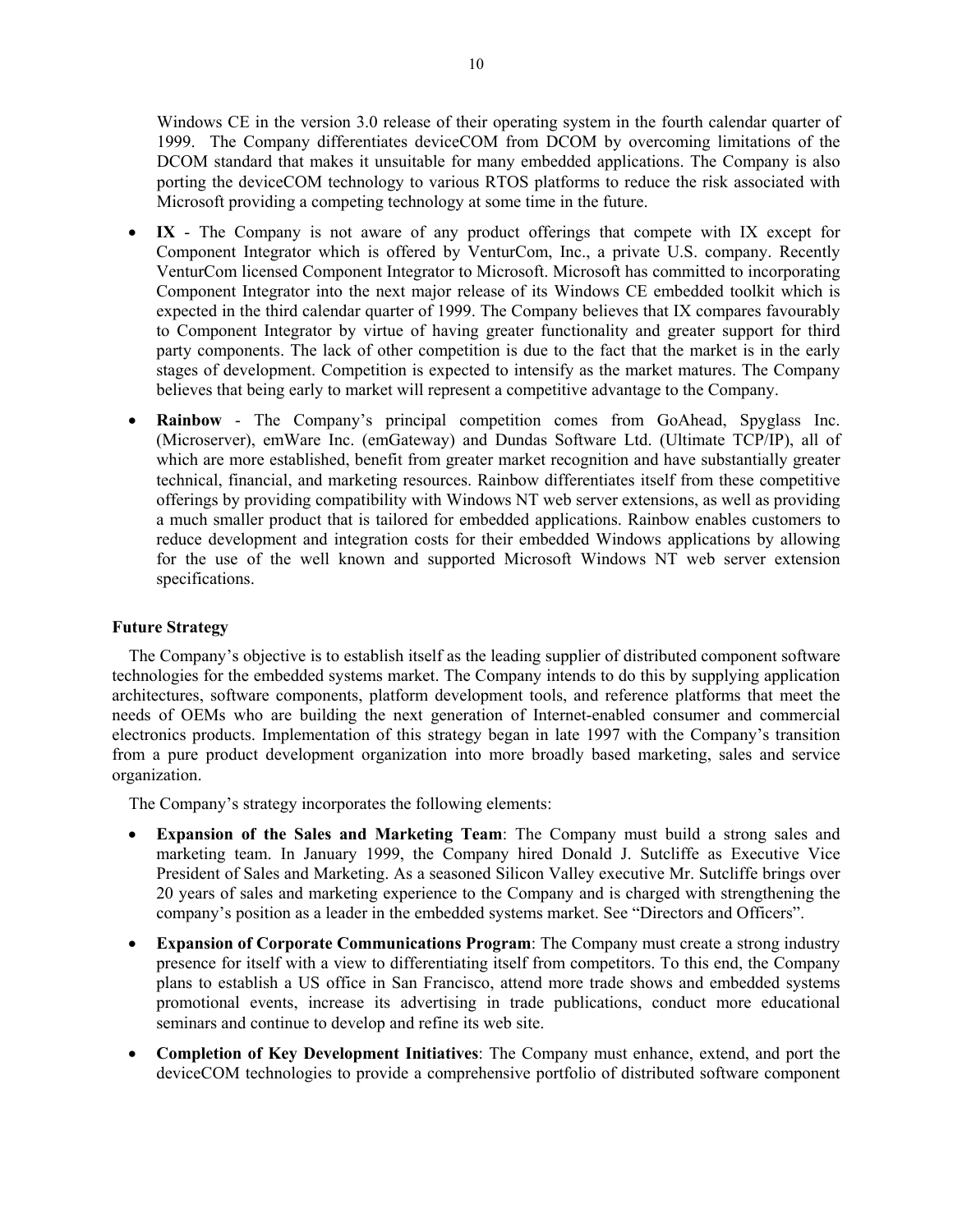technologies as quickly as possible. The research and development staffing level is expected to grow significantly over the next six months.

- **Expansion of the Systems Integration Services Team**: The Company plans to expand its systems integration team to support custom development projects. The Company expects to add staff and contractors on an as-needed basis.
- **Leverage Third Party Relationships**: The Company expects strong competition to emerge as the market for embedded software and services grows, much of it from companies that are more established, benefit from greater market recognition and have substantially greater technical, financial and marketing resources than the Company. In an effort to protect itself from such competition, the Company intends to establish an arrangement with a major provider of embedded hardware services pursuant to which the Company's software services would be used to complement the hardware services provided by the major provider. In exchange, the Company would receive a more stable revenue stream than without such an arrangement.
- **Establish Alliances with Others:** The market for the Company's products and services is predominantly non-Windows based. Although the Company believes that embedded Windows technologies will eventually dominate the embedded software market, the Company believes it should, in the meantime, align with and/or acquire additional non-Windows based technologies. This would broaden the Company's market.

#### **Trademarks and Copyrights**

The Company relies upon copyright, trademark and trade secret laws to protect its proprietary rights in its software products. The Company has applied for registration in Canada and the United States of the trademark "Intrinsyc". While the Company's competitive position may be affected by its ability to protect its proprietary information, the Company believes that because of the rapid pace of technical change in the industry, factors such as the technical expertise, knowledge and innovative skill of the Company's management and technical personnel and its ability to rapidly develop, produce, enhance and market its software products may be more significant than formal intellectual property protection measures in maintaining the Company's competitive position. The Company attempts to protect its proprietary rights by requiring each employee, prior to commencing employment with the Company, to enter into an agreement with the Company which provides, among other things, that during their employment and for a specified period not less than one year subsequent to the termination of employment, the employee is prohibited from competing with the Company, and is prohibited from disclosing confidential information to third parties for an indefinite period. These agreements also provide that the employee shall assign to the Company all intellectual property rights in any work undertaken by the employee.

#### **Corporate History**

The Company's history can be divided into two phases. The first phase started with the Company's inception in August 1992, during which the Company focused on developing and marketing a microchip, circuit boards using the microchip and software associated with the microchip. The Company obtained a patent for the microchip it developed, and in April 1996 it completed an initial public offering and listed its common shares on the Vancouver Stock Exchange. The second phase began in the summer/fall of 1996, when the Company abandoned the microchip business due to low margins and barriers to entry into the market. As a result of the shift in focus the Company began acquiring and developing software tools and components which would facilitate the development of embedded systems that use Windows CE and/or Winows NT as their operating systems. The two acquisitions that remain material to the Company are as follows: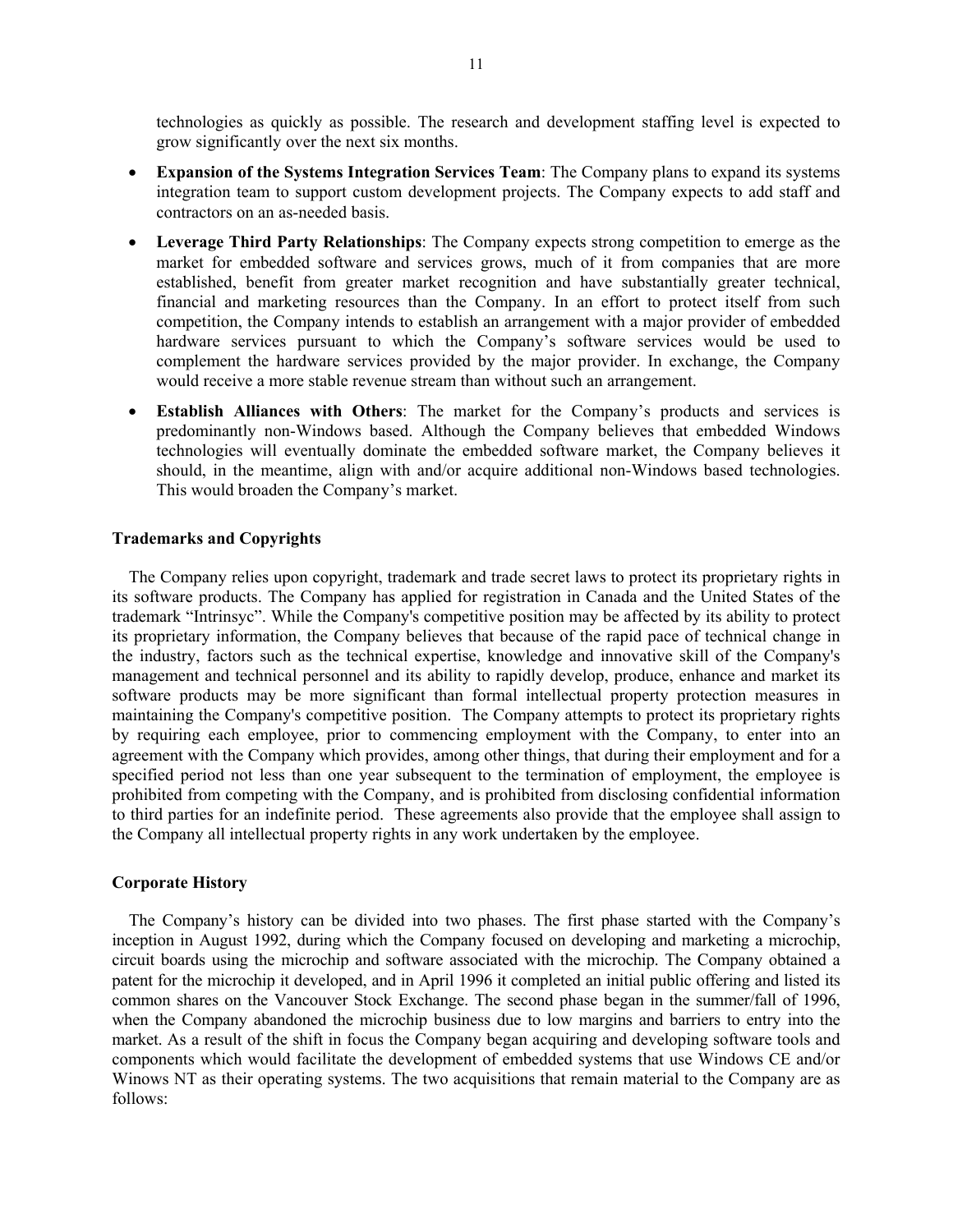1. The Company purchased fault tolerant technology pursuant to an asset purchase agreement (the "WinFT Agreement") dated March 7, 1997 with Instituto Pedro Nunes ("IPN"). This software technology formed the basis for the development of the Company's WinFT. During the summer of 1997, IPN provided consulting services to the Company towards the initial release of WinFT 1.0 in August 1997. Further development of the technology resulted in the beta release of WinFT 2.0 in November 1997. Pursuant to the WinFT Agreement, the Company paid IPN \$25,000, issued to IPN 100,000 Common Shares and agreed to pay a 10% royalty on all sales of WinFT to a maximum of \$100,000. The consideration payable was determined through negotiation. IPN and the Company were at arm's length during the negotiations.

2. The Company purchased web server technology from Spidex Technologies ("Spidex") pursuant to an agreement (the "Spidex Agreement") dated April 4, 1997. Pursuant to the Spidex Agreement the Company agreed to assume any GST obligations arising as part of the transaction, paid Spidex \$10,000 upon signing the agreement, agreed to pay \$28,000 by way of monthly payments of \$1500, agreed to pay \$10,000 on June 30, 1997 and issued to Spidex 100,000 Common Shares. The consideration payable was determined through negotiation. Spidex and the Company were at arm's length during the negotiations. Mr. Greg Corcoran, the key technical founder of Spidex, joined the Company as the product manager of the Web Technologies group. The software technology acquired from Spidex formed the basis for the development of the Company's Rainbow Web Technologies product line.

On August 26, 1998 the Company entered into an agreement to merge with Annabooks Software LLC. Certain conditions precedent to the completion of that transaction were not satisfied, with the result that the agreement lapsed in November 1998.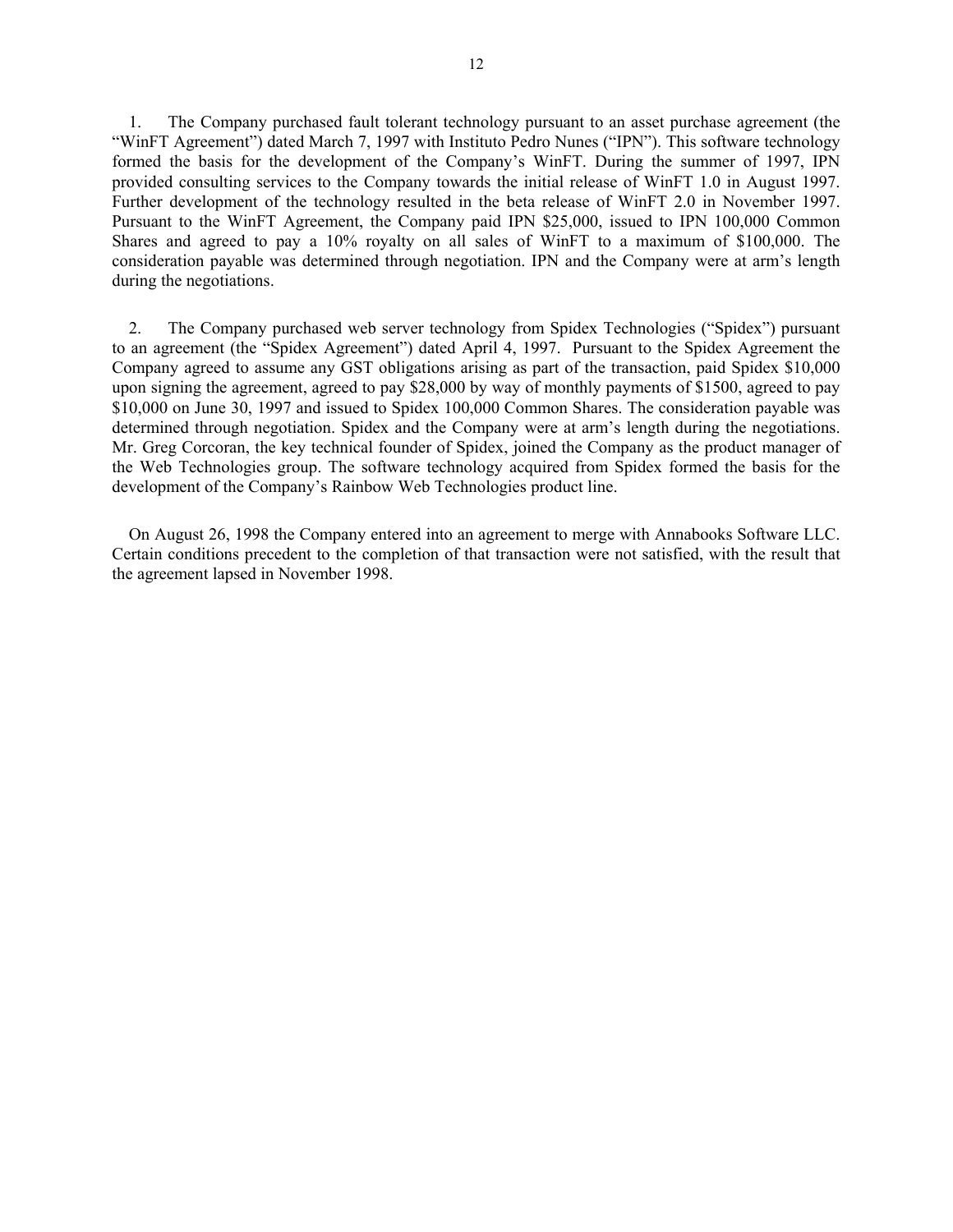#### **SELECTED CONSOLIDATED FINANCIAL INFORMATION**

#### **Annual Financial Information**

The following is a summary of selected financial information concerning the Company for the four years ended August 31, 1998.

|                                   | <b>Years Ended August 31,</b> |             |            |            |  |
|-----------------------------------|-------------------------------|-------------|------------|------------|--|
|                                   | 1998                          | 1997        | 1996       | 1995       |  |
| <b>Operating results:</b>         |                               |             |            |            |  |
|                                   | \$562,904                     | \$69,036    | \$82,472   | \$107,387  |  |
|                                   | \$3,874,376                   | \$2,070,239 | \$602,928  | \$314,009  |  |
|                                   | \$0.24                        | \$0.16      | \$0.09     | \$0.07     |  |
| <b>Financial position:</b>        |                               |             |            |            |  |
| Working capital (Deficiency)      | \$584,319                     | \$28,864    | \$120,142  | \$(37,397) |  |
|                                   | \$1,791,696                   | \$1,127,808 | \$443,297  | \$166,460  |  |
| <b>Capital sources:</b>           |                               |             |            |            |  |
| Shareholders' equity (Deficiency) | \$1,021,851                   | \$(11,119)  | \$(79,297) | \$1,453    |  |

#### **Quarterly Financial Information**

The following table is a summary of selected financial information concerning the Company for each of the last 8 quarters ended August 31, 1998.

|                    | 1998          |               |               | 1997        |              |             |             |             |
|--------------------|---------------|---------------|---------------|-------------|--------------|-------------|-------------|-------------|
|                    | Aug.          | May           | Feb.          | Nov.        | Aug.         | May         | Feb.        | Nov.        |
|                    | \$428,837     | \$109.723     | \$18.841      | \$5,503     | \$14.431     | \$5,776     | \$39,227    | \$9,602     |
| Operating expenses | \$1,850,464   | \$952,909     | \$868,527     | \$765,380   | \$996,566    | \$524,541   | \$341,124   | \$277,044   |
| Net Loss           | \$(1,421,627) | $$$ (843,186) | $$$ (849,686) | \$(759.877) | \$(982, 135) | \$(518,765) | \$(301,897) | \$(267,442) |
| Loss per share     | \$(0.07)      | \$(0.06)      | \$(0.05)      | \$(0.061)   | \$(0.06)     | \$(0.03)    | \$(0.04)    | \$(0.028)   |

#### **MANAGEMENT'S DISCUSSION AND ANALYSIS**

#### **Operating Results - Fiscal 1998 compared to Fiscal 1997**

Revenue in the year ended August 31, 1998 increased to \$562,904 as compared to \$69,036 during the previous year. Most of the revenue arose in the second half of fiscal 1998, with revenue during the six months ended February 28, 1998 being only \$28,703. The reason for this is that during the first six months of fiscal 1998 the Company was transitioning away from its abandoned microchip business, but its software products were not yet available. With the release of its new software products revenues began to increase.

Total operating costs increased by 111% in the year ended August 31, 1998 to \$4,400,000 from \$2,100,000 in the previous year. The increase is primarily attributable to the Company's efforts to transition away from the microchip business and bring its new products to market as quickly as possible and to the costs associated with the aborted merger with Annabooks Software LLC. All categories of expenses increased, but sales and marketing expenses increased the most to \$1,099,000 in fiscal 1998 as compared to \$382,000 in fiscal 1997, an increase of 188%. Research and development costs increased 71% to \$1,577,000 in fiscal 1998 from \$924,000 in fiscal 1997. Administration expenses increased by 49% to \$1,240,000 in fiscal 1998 from \$834,000 in fiscal 1997.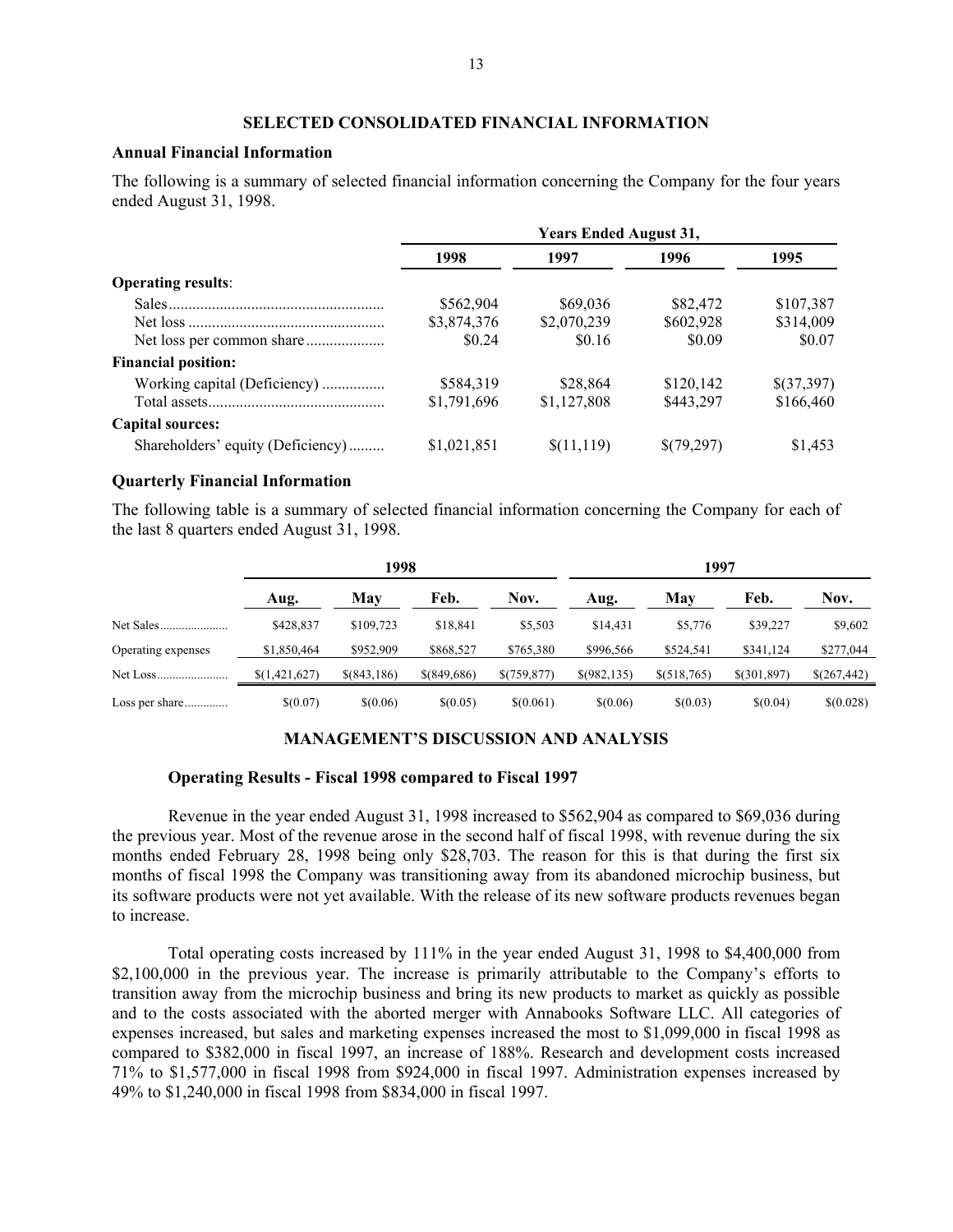The increase in sales and marketing expense is primarily attributable increases in advertising costs from \$17,000 in fiscal 1997 to \$304,000 in fiscal 1998 and in salaries and commissions for sales personnel from \$206,000 in fiscal 1997 to \$549,000 in fiscal 1998. During fiscal 1998, the Company advertised in a number of industry-related magazines, journals and papers to promote its image and new products products.. The Company had two full time sales professions in the United States, as well as additional personnel in Canada supporting the sales and marketing campaigns. Travel costs increased from \$41,000 in fiscal 1997 to \$79,000 in fiscal 1998 due to the six trade shows Company attended and additional client requirements.

The increase in research and development expenses is primarily attributable to increases in salaries and benefits (an increase of 232% from \$260,000 to \$863,000) and professional fees paid to contractors (an increase of 72% from \$238,000 to \$409,000). The Company had 12 employees and 6 contractors in the research and development department as at August 31, 1998, as compared to 4 employees and 5 contractors one year earlier.

The increase in administration expenses is a reflection of the expansion of the research and development and sales and marketing departments. The largest increase was in shareholder relations (which consists primarily costs associated with shareholder meetings and communications) which increased from \$37,000 in fiscal 1997 to \$233,000 in fiscal 1998. Office expenses also increased by 191% from \$50,000 in fiscal 1997 to \$146,000 in fiscal 1998. This is primarily attributable to the effects of a full year of lease payments for the Company's new premises in Vancouver and the Kirkland, Washington.

Costs related to the aborted merger with Annabooks Software LLC aggregated \$516,000, most of which is attributable to fees for legal and tax services. The costs were high primarily because of the complexity involved in structuring the cross border transaction in a tax effective manner.

Loss for the year increased from \$2,070,239 to \$3,874,376 during fiscal 98.

#### **Liquidity and Capital Resources**

Throughout fiscal 1997 and 1998, the Company financed its operations primarily through share issuances. The Company completed share offerings in February 1997, August 1997, November 1997 and the first calendar quarter of 1998 resulting in gross proceeds of \$1,365,000, \$700,000, \$225,000 and \$2,636,000, respectively. As a result of financing activities, the Company's working capital increased from \$29,000 as at August 31, 1997 to \$584,000 as at August 31, 1998.

Working capital will, however, continue to be depleted unless and until revenues increase sufficiently to meet expenditures. It is not expected that that will occur within the foreseeable future. Accordingly, the Company will continue to evaluate additional means of financing, including additional equity or debt financings, to satisfy its longer term working capital and other cash requirements. If the Company is not successful in increasing its revenues or securing such financing, it could be forced to delay or eliminate some of its product development and/or sales and marketing initiatives, which would have an adverse impact upon the Company's business, results of operations and prospects.

#### **MARKET FOR SECURITIES**

The common shares of the Company are listed on the Vancouver Stock Exchange under the symbol "ICS".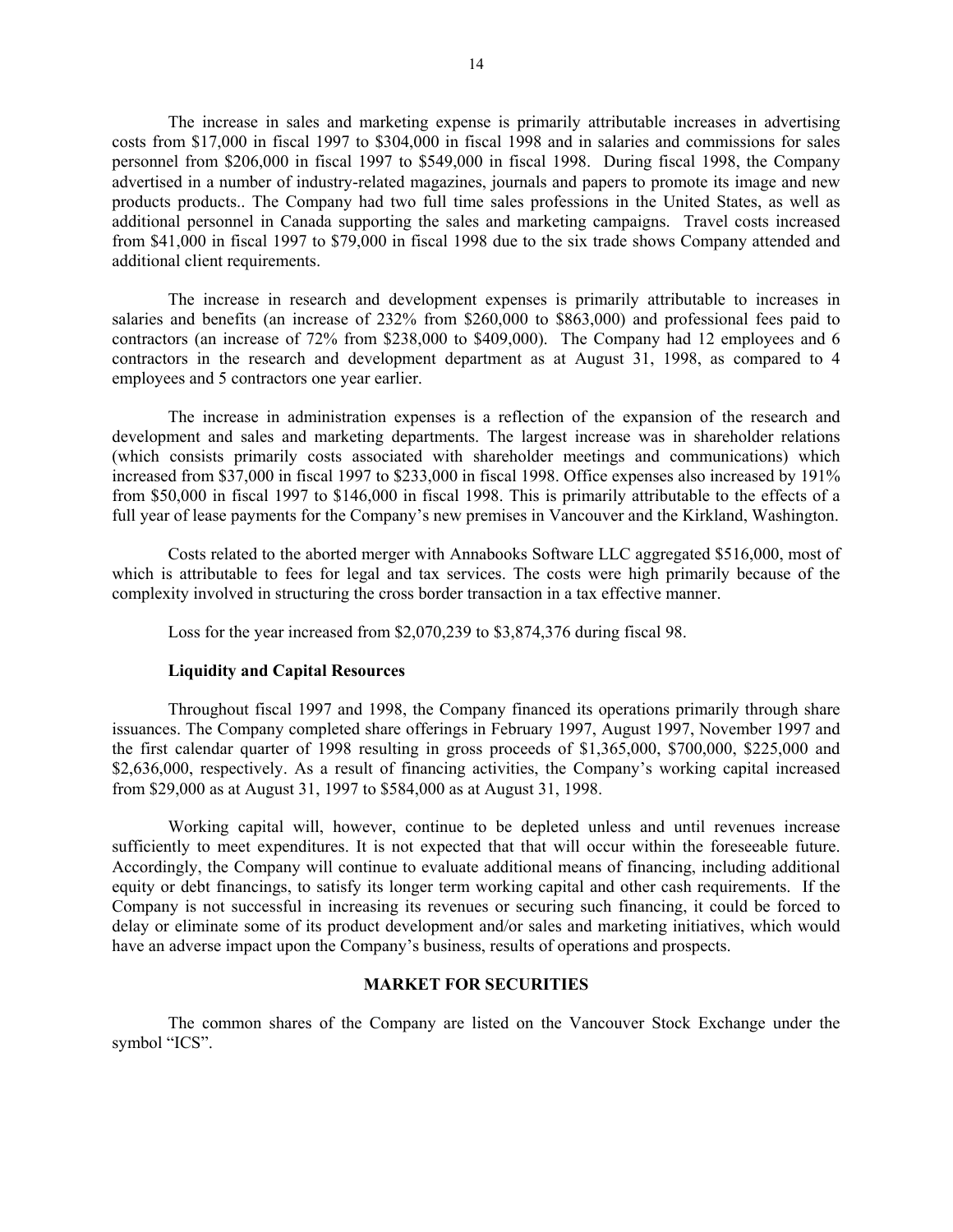## **DIRECTORS AND OFFICERS**

The names and municipalities of residence, offices held with the Company and principal occupations of the directors and officers of the Company as at August 31, 1998 are as follows:

| Name and municipality of<br>residence                                         | Office                                           | Principal occupations in last 5<br>years                                                                                                                                                                                                                                                                                                                                                                  | <b>Director</b><br><b>Since</b> |
|-------------------------------------------------------------------------------|--------------------------------------------------|-----------------------------------------------------------------------------------------------------------------------------------------------------------------------------------------------------------------------------------------------------------------------------------------------------------------------------------------------------------------------------------------------------------|---------------------------------|
| Derek William Spratt <sup>(1)</sup><br>Vancouver, B.C.                        | Director, President &<br>Chief Executive Officer | President and Chief Executive<br>Officer of the Company from April<br>18, 1996 to Present; Executive<br>Vice-President of PCS Wireless Inc.<br>(a telecommunications equipment<br>manufacturing company) from April<br>1993 to January 1996; Vice-<br>President of Nexus Engineering Inc.<br>(a telecommunications equipment<br>manufacturing company) from<br>November 1991 to September 1992.           | 1996                            |
| Robert J. Gayton <sup>(1)</sup> , Ph.D,<br><b>FCA</b><br>West Vancouver, B.C. | Director                                         | Business Consultant from 1990 to<br>Present; Vice President,<br>Finance/Chief Financial Officer of<br>Western Copper Holdings Limited<br>from October 1995 to Present.                                                                                                                                                                                                                                    | 1995                            |
| William Tsu-Cheng Yu<br>Vancouver, B.C.                                       | Director, Chief Financial<br>Officer & Secretary | Chief Financial Officer of the<br>Company from January 1997 to<br>Present; Business Consultant from<br>December 1995 to Present;<br>Associate, Corporate Finance at<br>Marleau, Lemire Securities Inc. (a<br>securities brokerage company) from<br>July 1994 to December 1995;<br>Portfolio Management Consultant<br>of Discovery Enterprises Inc. (a<br>venture capital firm) from 1991 to<br>June 1994. | 1996                            |
| Peter Tilsley <sup>(1)(4)</sup><br>Northamptonshire, England,<br>U.K.         | Director                                         | President and Chief Executive<br>Officer of Computer Park Software<br>Limited (a computer software<br>company) from 1991 to Present.                                                                                                                                                                                                                                                                      | 1996                            |
| Ronald P. Erickson<br>Seattle, Washington                                     | Director                                         | Chairman and Chief Executive<br>Officer of Globaltel Resources Inc.<br>(a telecommunications service<br>company) from January, 1996 to<br>Present; Managing Director of<br>Global Vision LLC (a<br>telecommunications service<br>company) from August 1994 to<br>January 1996; Chairman of<br>Egghead Inc. (a computer software<br>retailer) from September 1992 to<br>August 1996.                       | 1997                            |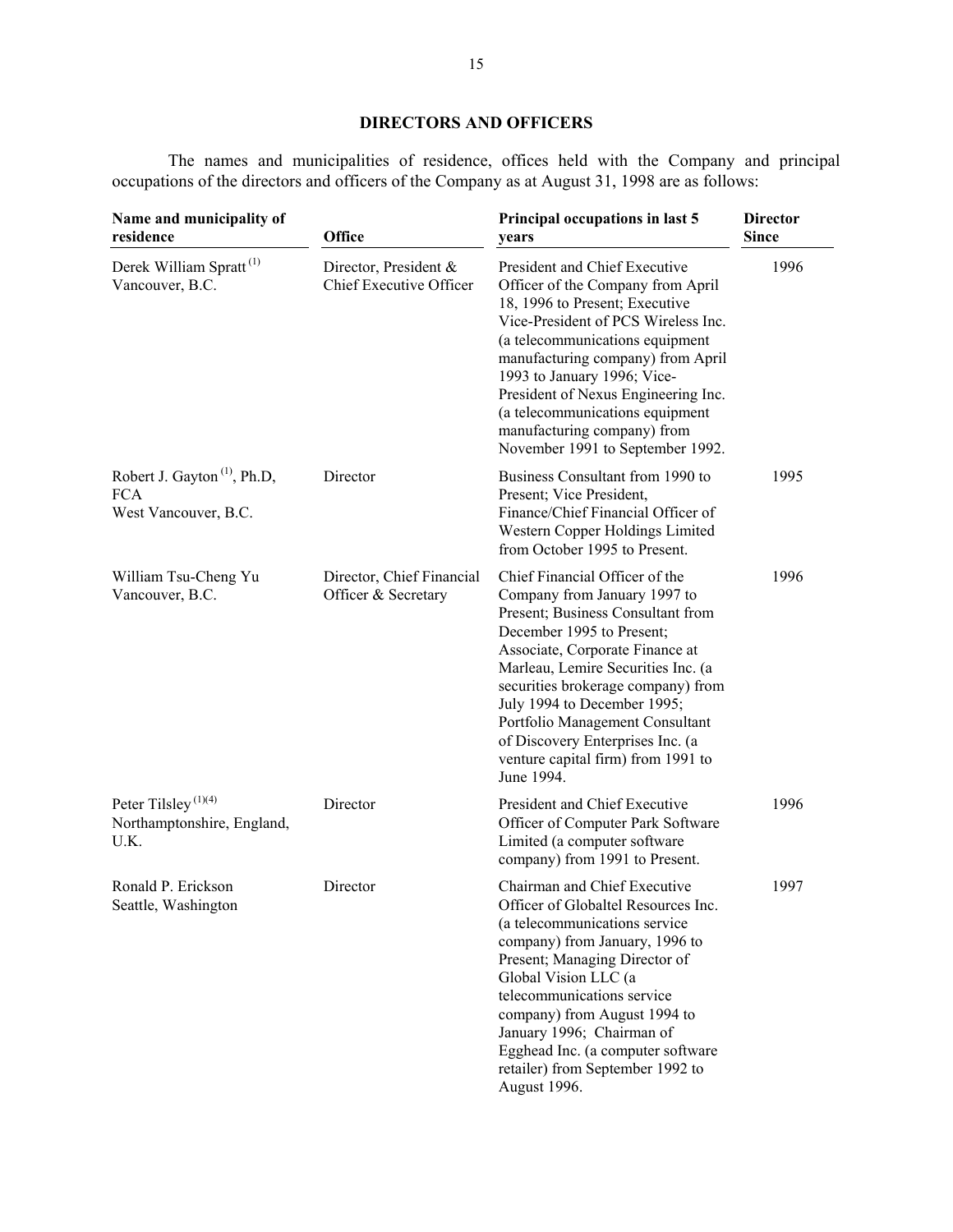| Opinder (Tom) S. Gill $^{(2)}$<br>Burnaby, British Columbia | Chief Operating Officer                                | Chief Operating Officer of the<br>Company from October 1996 to<br>Present; Chief Financial Officer of<br>Silent Witness Enterprises Ltd. (a<br>security equipment company) from<br>February 1998 to Present; Finance<br>& Operations Manager Silent<br>Witness Enterprises Ltd. from<br>October 1996 to January 1998;<br><b>Business Consultant from June</b><br>1995 to October 1996; Operations<br>Manager of Sierra Wireless Inc. (a<br>telecommunications equipment<br>manufacturing company) from May<br>1994 to June 1995; Finance &<br><b>Operation Manager CSI Credit</b><br>Systems International Inc. (a point-<br>of-sale equipment manufacturing<br>company) from February 1991 to<br>May 1994. | N/A |
|-------------------------------------------------------------|--------------------------------------------------------|-------------------------------------------------------------------------------------------------------------------------------------------------------------------------------------------------------------------------------------------------------------------------------------------------------------------------------------------------------------------------------------------------------------------------------------------------------------------------------------------------------------------------------------------------------------------------------------------------------------------------------------------------------------------------------------------------------------|-----|
| <b>Bruce Forde</b><br>Richmond, British Columbia            | <b>Executive Vice President</b><br>and General Manager | <b>Executive Vice President and</b><br>General Manager of the Company<br>from January 1997 to Present;<br>Product Manager at MacDonald<br>Dettwiler and Associates Ltd. (a<br>telecommunications service<br>company) from September 1994 to<br>January 1997; Engineering Manager<br>of MacDonald Dettwiler and<br>Associates Ltd. from November<br>1990 to September 1994.                                                                                                                                                                                                                                                                                                                                  | N/A |
| Brian S. Rose <sup>(3)</sup><br>Seattle, Washington         | Vice President, Sales &<br>Marketing                   | Vice President, Sales & Marketing<br>of the Company from February<br>1997 to Present; Strategic Business<br>Development and Account<br>Management of Cadence Design<br>Systems (an electronic design<br>automation company) from June<br>1993 to January 1997; Application<br>Engineering Manager of Cadence<br>Design Systems from October 1990<br>to June 1993.                                                                                                                                                                                                                                                                                                                                           | N/A |

#### **Notes:**

- (1) Denotes member of the audit committee.
- <sup>(2)</sup> Mr. Gill devotes approximately 25% of his working time to the affairs of the Company. His services are provided pursuant to a consulting agreement.
- (3) Mr. Rose resigned from the Company on October 31, 1998. Mr. Donald J. Sutcliffe was hired in January 1999 to replace him as Vice President, Sales & Marketing. Mr. Sutcliffe was the Worldwide Channel Manager for Fulltime Software, Inc. from December 1997 to November 1998; Canada and Strategic Alliances Manager for Avcom Group from May 1997 to December 1997; Regional Manager - Canada for Avnet Inc. from January 1994 to May 1997; and Sales Manager - Western Canada for GE Capital